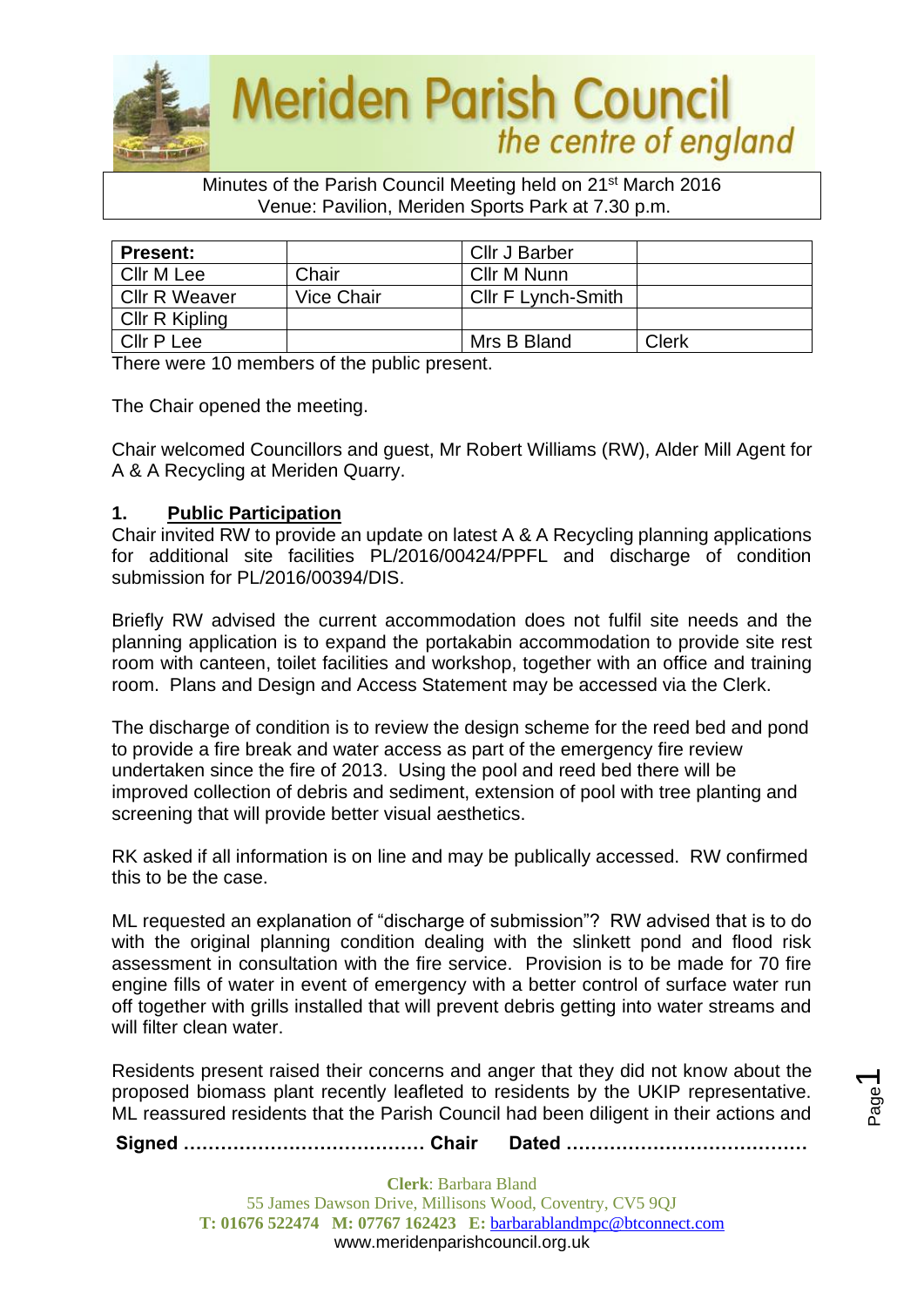

response to this latest application for Meriden Quarry. The Parish Council had sent in their reply outlining conditions and raising issues surrounding dust, noise, leachate, air and water monitoring controls.

Cllr Weaver reiterated and advised residents that an invitation had been extended to the Agent **Mr Tom Cox – GP Planning Limited Agent for Meriden Quarry - Proposed IVC Facility, Biomass Energy and Waste Water Treatment Plant.**

**PL/2015/52078/PPFL** *(Construction of an In-Vessel Composting (IVC) Facility, Biomass Energy Facility and Waste Water Treatment Plant including 3No weighbridges, weighbridge office, 2No car parks, coach park, outside learning space and office/education facility),*

to attend full Council meeting on 19<sup>th</sup> October 2015 which he did providing a presentation and plans of the proposed site. Councillors requested a site visit which was subsequently arranged for 5<sup>th</sup> November in the presence of Cllr Bell, Chair of Planning Committee with Parish Councillors and resident representative attendance. Subsequently there has been open dialogue with Beechwood (the applicant), planning colleagues at SMBC and Cllr Bell. Updates have been posted on facebook and Parish Council website. The October public notification of full Council meeting was posted in the Parish noticeboards and website. The application could be viewed on line Solihull MBC's website and Parish and Neighbour notifications were sent by Solihull planning officers to Meriden and Berkswell Parish Councils and neighbouring properties. Meriden Parish Council's response to the planning application was published on website for community reference. She further advised that she, the Clerk and resident representative had met with concerned residents who had raised their concerns in January, and that Mr Tony Whey, MD of Beechwood has attended the last two Quarry Liaison Group meetings. Furthermore no resident complaints had been made to the Clerk during monthly Community Surgeries.

Residents responded that there needed to be improved communication between elected Members and their electorate. A formal request for Beechwood to organise open drop in's for the community to access updates and see the proposal first hand was made; additional requests for Caroline Spelman MP, Senior Planning Officer and Environment Agency attendance were made.

**Action: Clerk to contact Beechwood to organise drop in events.** 

Residents raised concerns regarding Area G and Birmingham Road with persistent debris, mud and breaking up of highway surface. Cllr Weaver advised a wheel wash and road sweeper is in use and the breaking up of road surface has been actioned via the Quarry Liaison Group with an inspection being carried out by the site manager of NRS Wastecare (operator), Highways Officer and the Clerk. This will be ongoing and continues to be monitored.

## **Action**: **Clerk to contact Neighbourhood Co-ordinator and request Highways update**.

**Signed ………………………………… Chair Dated …………………………………**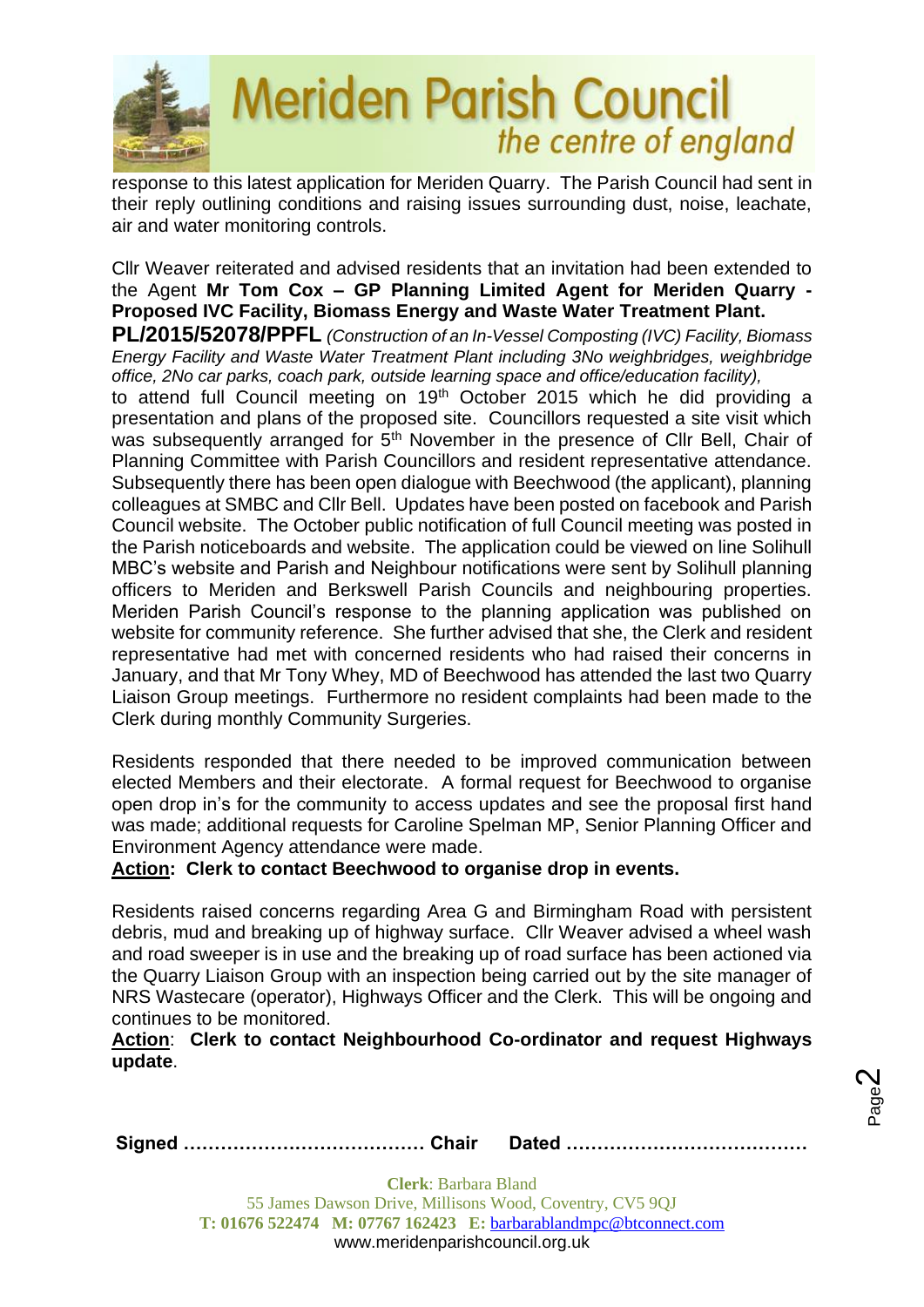

The Chair thanked Mr Williams and residents for their input. There was a short recess for attendees to leave prior to the Council business commencing. An invitation was extended to residents who may wish to stay but not participate in the next part of the meeting.

## 2. Apologies

Apologies received from Cllr Allsopp (SMBC meeting) and Cllr Haque due to work.

**IT WAS RESOLVED** Apologies were formally recorded and reasons for absence accepted.

## **3. Declarations of Interest**

3a To declare any personal interests in items on the agenda and their nature. There was nothing to declare.

3b To declare any prejudicial interests in items on the agenda and their nature There was nothing to declare.

## **4. Minutes**

The minutes of the Parish Council meeting held on 22<sup>nd</sup> February 2016, circulated prior to meeting, were considered and agreed.

**IT WAS RESOLVED** Cllr Kipling proposed acceptance of the minutes of Parish Council meeting held on 22nd February 2016, seconded by Cllr Weaver.

## **5. Finance**

#### 5.1 Approve March Payments

The clerk circulated payments for consideration and approval; and asked Members to note that expenditure was high due to year end and agreed Neighbourhood Planning payments and agreed programme of works for play area and specialist grounds work.

**IT WAS RESOLVED** Cllr Weaver proposed approval of March payments of £7,443.35 for Parish Council and £21,344.88 for Sports Park, seconded by Cllr P Lee.

## 5.2 Year End 2015-16

The clerk advised receipt of Grant Thornton statutory deadline for approval of Annual Return is 30<sup>th</sup> June 2016. Therefore requested submission date for completed accounts is 24th June 2016.

**IT WAS RESOLVED** Members approved the submission dates detailed above. **Action**: **The Clerk/RFO will complete year end to meet submission dates.**

5.3 New Financial Regulations/Audit/Transparency/Policies The clerk reported that the finance committee have this on their agenda and remains a work in progress with committee.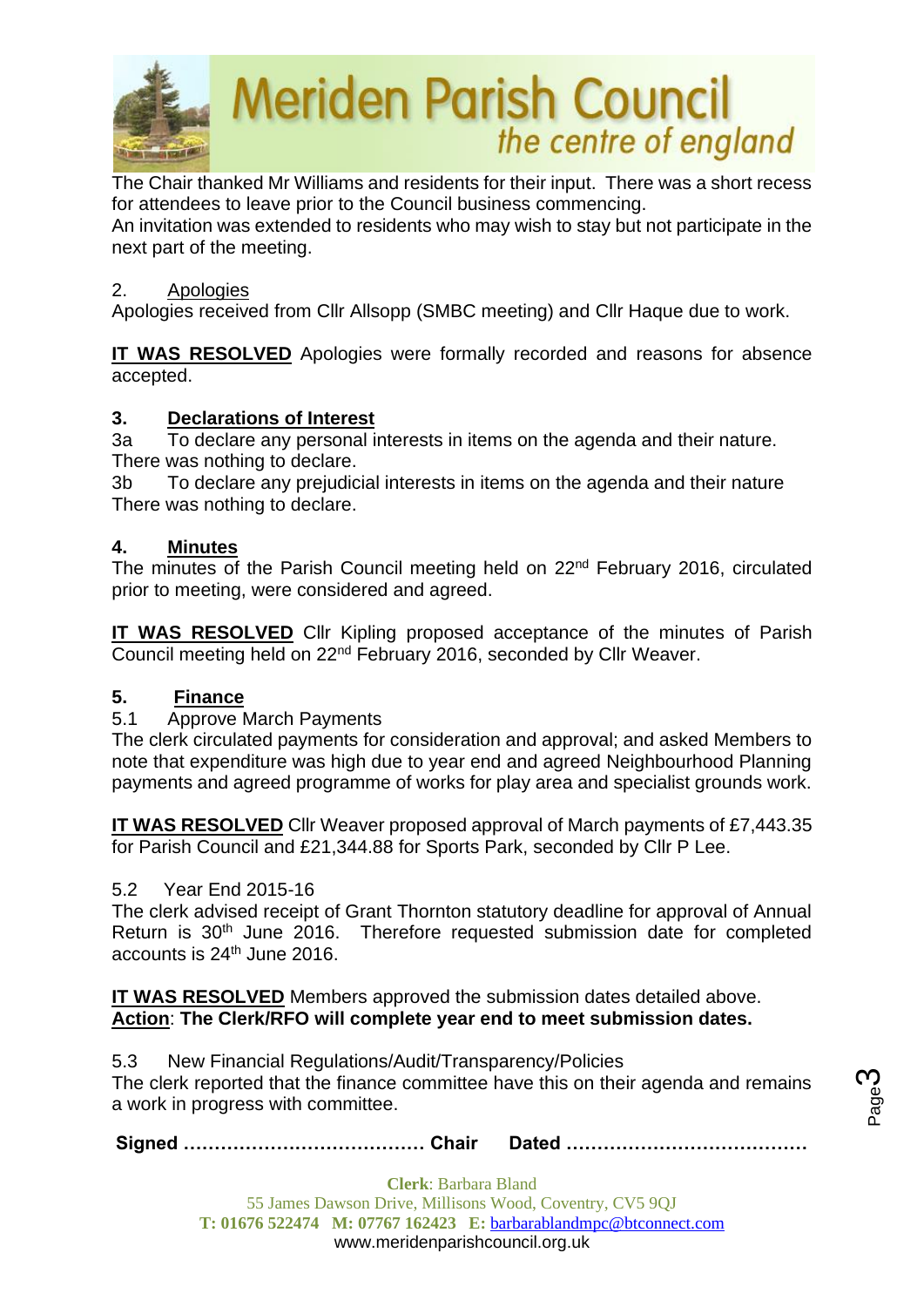

**Action: Finance committee to undertake review of all finance policies and regulations in accordance with WALC recommendations for Audit/Transparency policy.**

## **6. Progress Reports**

## 6.1 Village Hall Management Committee

Cllr Lynch-Smith reported bookings are going well. The mid-week picture show was not as popular or well attended as weekends.

### 6.2 War Memorials

Cllr P Lee reported there is a memorial to Captain Banks in Forest Hall from the Woodmen of Arden.

### 6.3 Meriden Pool

The clerk advised of Meriden Pool Improvements for 2016. The Parish Council have liaised with their colleagues from Solihull MBC to repair the collapsed wall of the Pool. SMBC will be undertaking some repair works to the bank of Meriden Pool (affectionately referred to as Meriden Duck Pond) towards the end of the month. SMBC are proposing to remove the collapsed wall section and replace it with a new geotextile bag system. The bags will provide structural support for the bank, whilst allowing the growth of wild grass through gaps in their structure. We hope they will provide a more natural appearance and increasing biodiversity.

In order to undertake the work, SMBC are proposing to dam a section along the Berkswell Road side. The water will then be pumped out of the working area into the main pond. There are no plans to lower the level of the main pond as such. The works are planned for 23rd March to 25th March or thereabouts. A full description of materials to used and method can be found on Parish Council website.

6.4 Allotments

Nothing to report.

## 6.5 Footpaths/Forum

Cllr Lynch-Smith advised she has walked M238 given complaints of hawthorn/ivy ingress to domestic gardens and fencing. There is evidence of an old fenced boundary of the Triumph Factory site that may be of historical importance that some houses have made gaps in to access footpath from gardens that may be an old field boundary with hedging. A request will be made to local historian to identify how old the hedged/fenced boundary may be and see if this may be adopted as a community asset. There will be a budget implication to remove hawthorn/ivy trees and part of the footpath has been encroached upon by householders. Photographs have been taken. **Action**: **Cllr Lynch-Smith to work with historian and date hedge for inclusion in community asset register.**

**Signed ………………………………… Chair Dated …………………………………**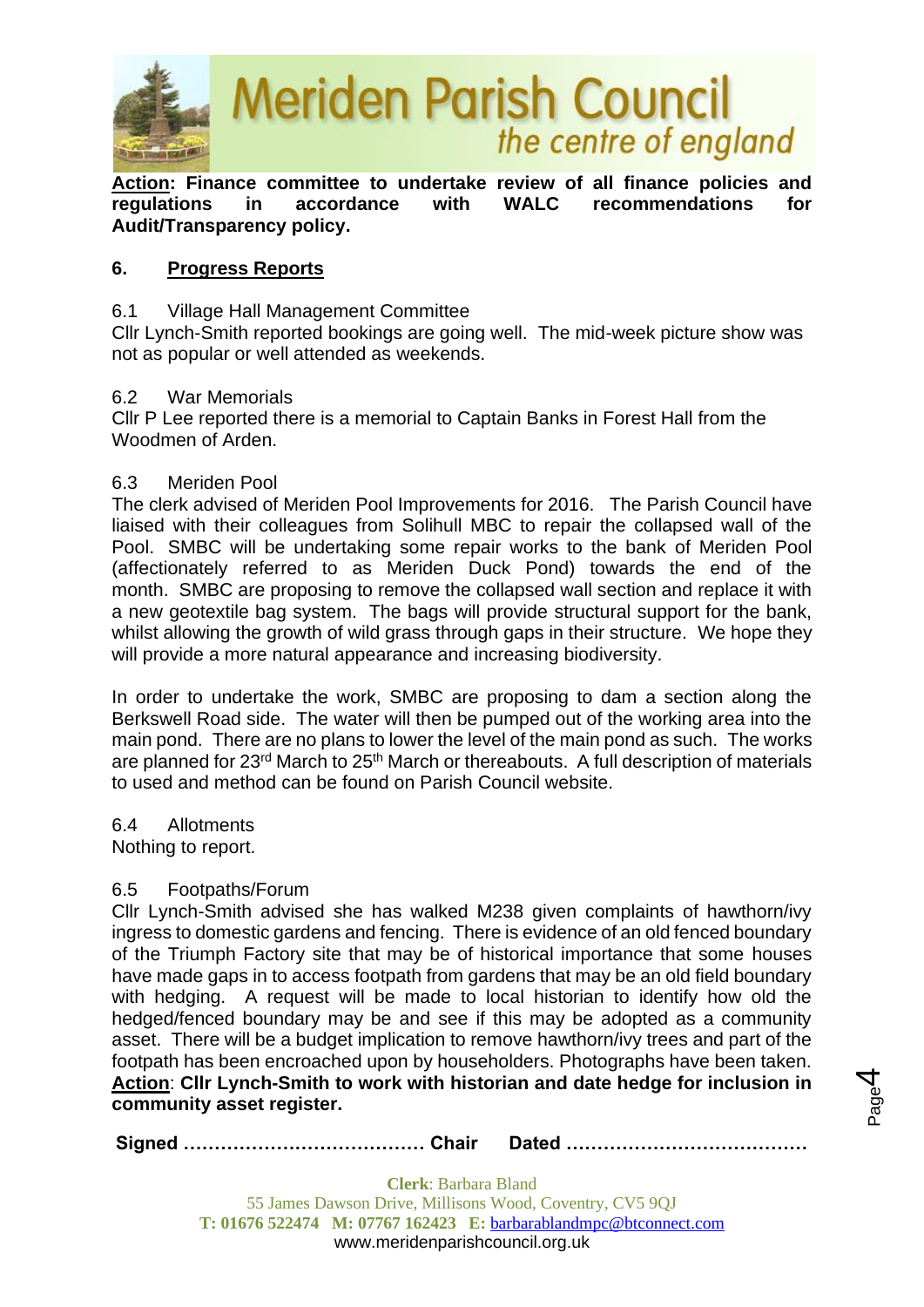

6.6 Quarries Liaison Group Cllr Weaver reported the following actions from 7<sup>th</sup> March meeting:-

1. Puddling/pooling of surface water immediately at Cornets End Lane quarry entrance – attention needed to find solution to problem as the entrance becomes flooded. Request made by Cemex, Tarmac and Hope operators.

*Response from Ed Bradford SMBC "Harvey popped out to take a look at Cornets End Lane on Thursday 10th March and logged a request for the gullies to be cleansed by Tanker Services- this work was undertaken on Sunday 13th . Hopefully this work has now made a difference as Harvey noticed that one of the kerb inlet gullies was blocked. Please note that we cleanse the gullies every 6 months as opposed to the usual annual frequency, given their location."*

2. Requests have repeatedly been made for the bridge on Cornets End Lane to be repaired and drainage improved as it is a corner and blind bend that is flooding. A further request for the removal of fencing and cones from previous highway works. Tarmac raised the issue and all operators agreed this area to be at risk and dangerous to hauliers especially when vehicles are passing at this spot.

## *Response from Ed Bradford SMBC "This may improve now that the gullies have been cleansed. Harvey didn't notice any major puddles when he visited. As stated, we have cleansed the gullies but we will try and pop out in the next few weeks with the CCTV equipment to check the connections are ok and nothing untoward is going on."*

3. The highway known as Birmingham Road travelling towards Coronation Island, travelling from Coronation Island towards NRS AREA G Quarry entrance, and around Coronation Island, is breaking up very badly with potholes and severe rutting in places. The volume of HGVs now using this highway are damaging the road surface. This has been brought to PC attention by residents and also NRS. Dav, Wayne Wardell, NRS Site Manager and myself walked this stretch yesterday after the meeting and confirm urgent attention is needed. (Dav was going to raise this with Bruce directly).

*Response from Bruce Brant SMBC "Birmingham Road/Coronation Island highway radius has been monitored on a monthly basis and it has been noted that it has deteriorated. This area has been programmed in for resurfacing within the 2016/17 financial year programme. I have requested that this be done as early as possible. In the meantime only essential repair works will take place."*

4. NRS have done an excellent job of clearing the footpath opposite Area G entrance immediately outside Archery Club. Mark Ketcher (MD NRS) has previously discussed a solution with Bruce and myself; yesterday Wayne talked through the potential removal of the grass verge and replace with tarmac. NRS and Tarmac will work together to provide equipment/material however a contribution from the SMBC is required to assist with this work.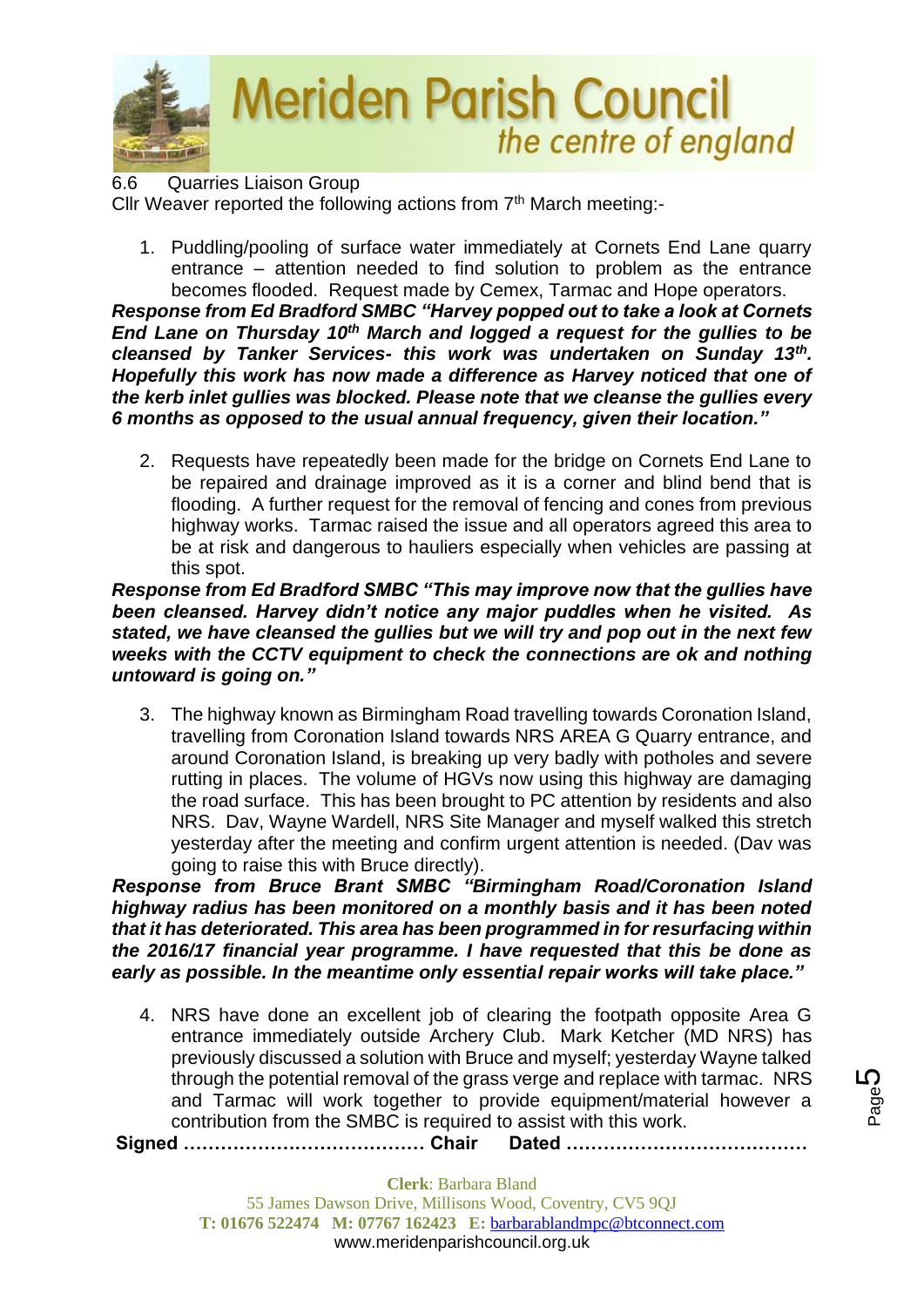

Can highways please contact NRS, Wayne Wardell and discuss how this can be achieved as it will allow NRS to use their sweeper to cleanse pathways whilst sweeping highway. Many complaints have been received this winter from pedestrians trying to access the 900 bus stop or just walking using the footpath which has been non-existent before NRS's helpful support in cleansing and removing the debris.

Members considered this request and there was strong feeling that any green verge should not be eroded further; therefore a vote was taken with the following outcome:- 4 votes against; 2 votes for and 1 abstention.

**Action**: Clerk to advise Operators and SMBC of Parish Council wish not to proceed.

# 6.7 Solihull Area Committee

Cllr Weaver reported the next meeting will be held on 21<sup>st</sup> April 2016 at the Pavilion.

6.8 Tree Wardens & TPO List

This item was covered under item 6.5.

6.9 Community Surgeries

Nothing to report as there was no attendance at 7<sup>th</sup> March surgery.

# 6.10 Community Speed Watch

Cllr Barber reported no further speed watch days had taken place due to ill health. Twenty speeders should have received letters from West Midlands Police. During April further speed watch dates will be organised. There are 7/8 volunteers across Borough but more volunteers are required.

# **Action**: **Cllr Barber to organise more speed watch events**.

6.11 Meriden Sports Park (quarterly summary only) The next update will be provided in April.

# **7. Clerk's Report**

The Clerk's actions were circulated prior to meeting and reflect items of agenda.

# **8. District and Ward Councillor Reports**

No Ward Councillors were in attendance.

# **9. Correspondence & Communication**

- Invitation from Mayor to St George's Day Ball.
- Invitation to participate in Remembrance Day Parade. **Action**: **Clerk to RSVP on behalf of Cllr Lynch-Smith to attend.**
- Letter from EOS regarding Annual Garden Party Event in the grounds of Meriden Hall.

**Signed ………………………………… Chair Dated …………………………………**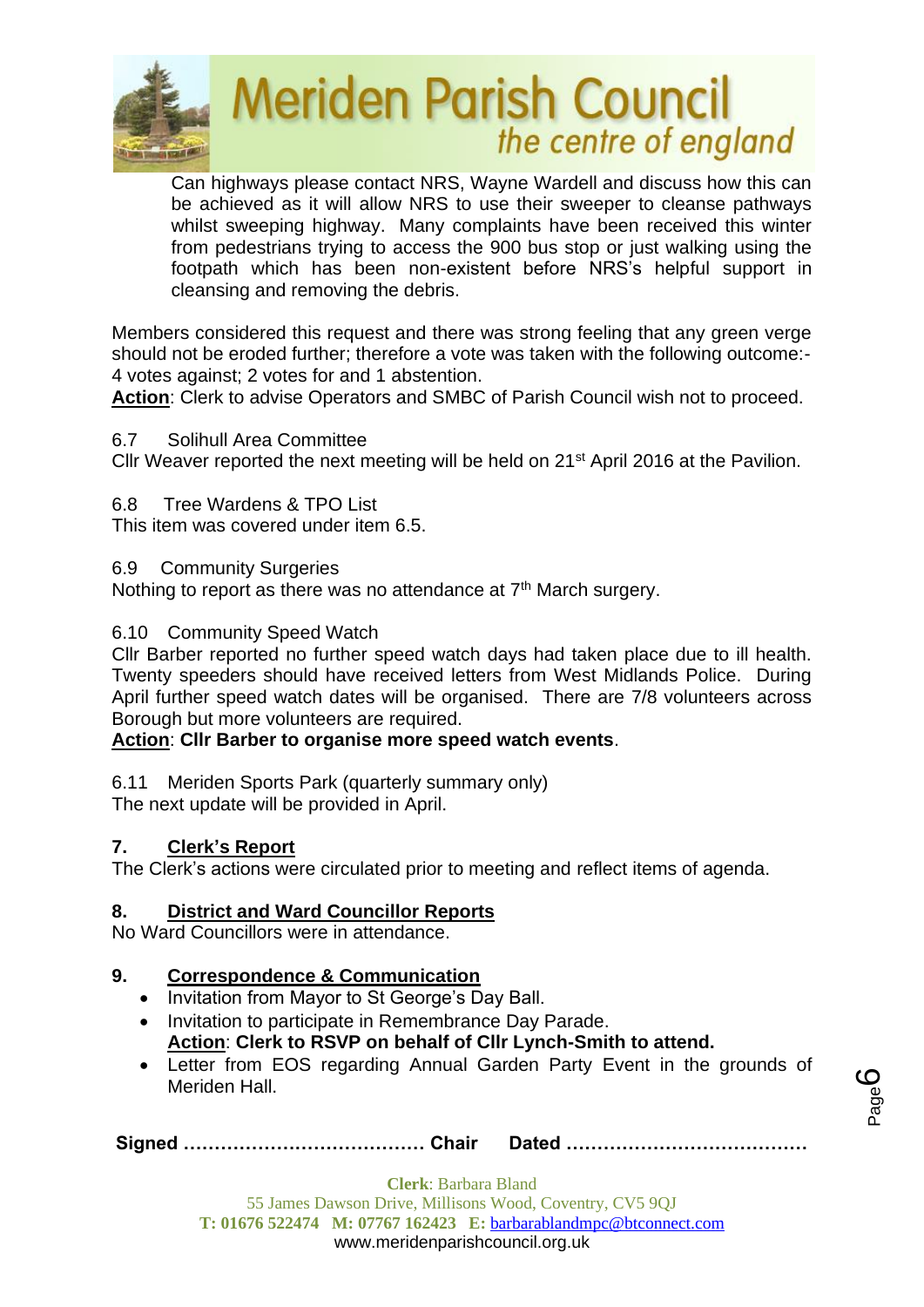

# **10. Meriden Village Matters**

10.1 Library Update

Nothing to report.

# 10.2 Village Commemoration WW1

The Chair advised two events are organised as follows:-

- $(i)$ 6<sup>th</sup> April 2016 - An Evening with Doreen Agutter "Meriden in the Great War".
- (ii)  $23^{rd}/24^{th}$  April 2016 St George's Day Great War Society & Living History Society including a Medical Hospital. Free event.

# **Action**: **WW1 committee**.

10.3 Meriden Gate (transfer of freehold of land known as Meriden Sports Park) Nothing to report and remains in the hands of Parish Council/SMBC Solicitors.

10.4 Taylor Wimpey (Transfer of Allotments/freehold land) Nothing to report.

10.5 Highways

Cllr Kipling wished to record the excellent job Highways have done on Berkswell Road. All other items covered under 6.6 Quarries Liaison Group. **Action**: **The Clerk to write a letter of thanks.**

10.6 Land Registry & Ownership

The Clerk advised the appointment of Hannah Robson to assist with this project work as part of Neighbourhood Planning to be supervised by Neil Pearce, Avon Planning.

10.7 Solihull Neighbourhoods in Bloom & Heart of England in Bloom 2016 The Clerk advised the next meeting will be 2<sup>nd</sup> March 2016.

**Action**: **The Clerk to continue planning with Bloomers Group for 2016.**

10.8 Litter Nothing to report.

10.9 Mobile Mast Update

Cllr Lee read the following update from the General Manager at the Manor Hotel:- *"Dear Barbara, thank you for your email.* 

*Sadly no pick up yet form mobile companies, two have it listed with their location teams but it would appear there needs to be considerable demand before they invest. We even proposed that we could pay to install one but nothing as yet, they did say it might take some months for a demand to be established so have not quite given up hope but nothing certain at all. Lucy Talbot Clegg."*

10.10 Local Council Award Scheme

Nothing to report and will be picked up as part of next Council Development Day.

**Signed ………………………………… Chair Dated …………………………………**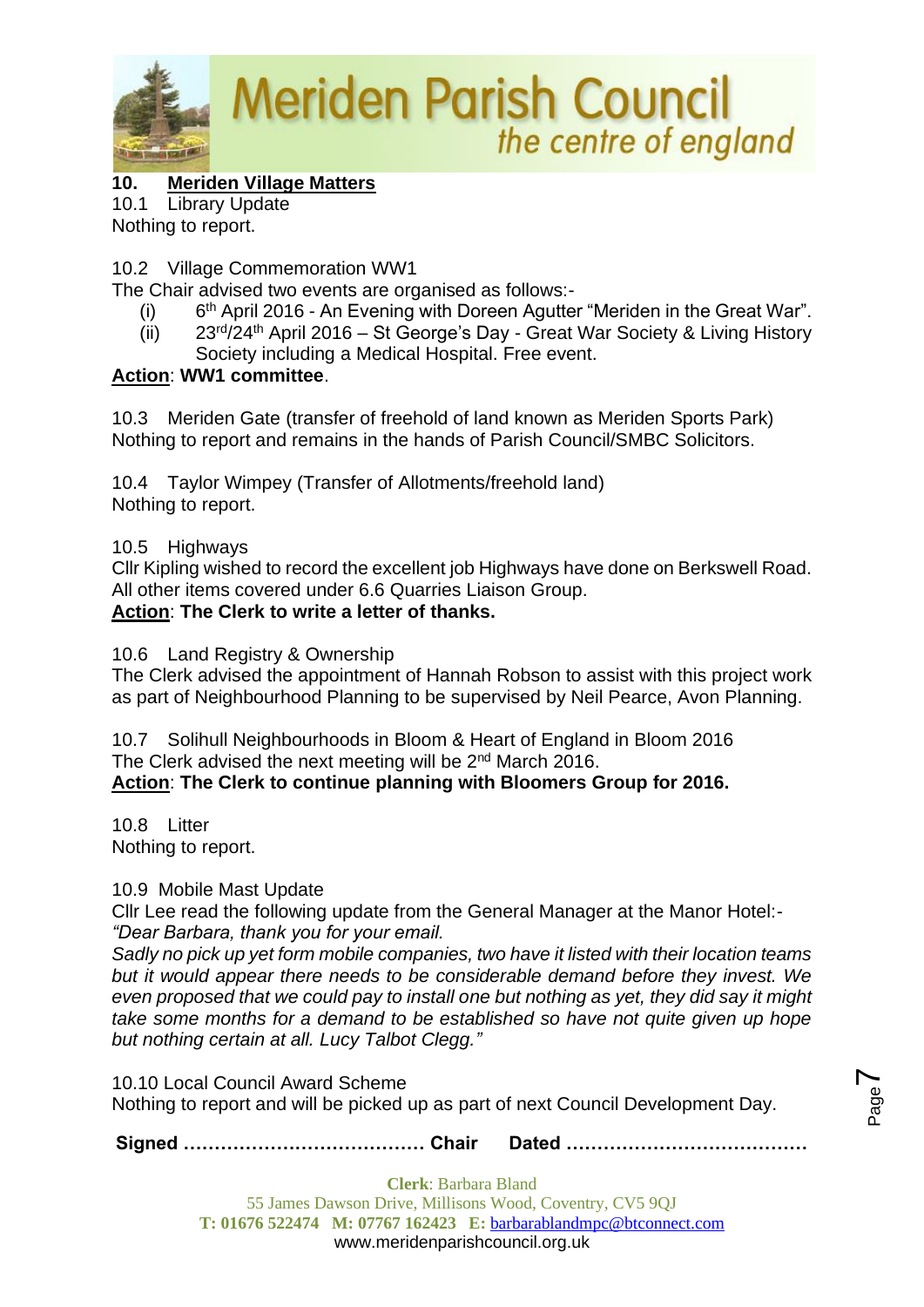

## **Action: All Members.**

## 10.11 82 Bus Route & Failure of Service

Cllr Nunn reported there had been 7 responses to the survey to date. Further questionnaires will be trialled in Millisons Wood with some door knocking considered. **Action**: Cllr Nunn to pilot survey and feed back to Chair, Cllrs Lee and Weaver.

Cllr P Lee reported the following response from Paul Thomas, Chief Operating Officer, National Express Bus regarding the complaint sent to reduce the speed of the 900 bus service when travelling through the village:-

*"Thanks for the email. NX garages focus a lot on speed awareness for all our staff in addition to bi annual driving safety courses (defensive driver training). I am disappointed to hear this and will ensure the operating garage carries out checks in addition to highlighting the comments to our drivers. I will ask the garage to update us both in a few weeks."*

## 10.12 Street Association Project

Cllr Nunn advised his meeting with the project co-odinators and Neighbourhood Team's Kath Hemmings. Basically it is to bring the old and young within the community together and the specific area chosen is Alspath and Arden. There is a need for more support to be provided for the elderly residents to engage with the youngsters. A barbecue event is to be organised. The Pavilion may be used for meetings.

## **11. Solihull Partnership Forum**

Cllr Weaver was unable to attend the meeting and sent her apologies.

## **12. Planning Matters**

#### 12.1 Neighbourhood Planning Update

Cllr Weaver advised that the sub group have drafted questionnaires and are currently out for consultation with the wider Steering Group. She further advised that she and the clerk had met with Neil Pearce, Avon Planning regarding time-lining what is needed and the process. He had suggested Simon Purfield, Consultation & Insight Manager, Chief Executive's Unit, Stratford District Council, to undertaken the formatting of the questionnaire, provide links to website, data collation and analysis. Funding is secured within the Locality Grant. Everything is on course including new website and the next Neighbourhood Planning Steering Group meeting will be held on 24<sup>th</sup> March.

**Action**: Cllr Weaver will project manager and steer the group to meet deadline of end April public consultation going live.

12.2 To receive update and status on Planning Applications The clerk circulated planning status for information and comment.

|--|--|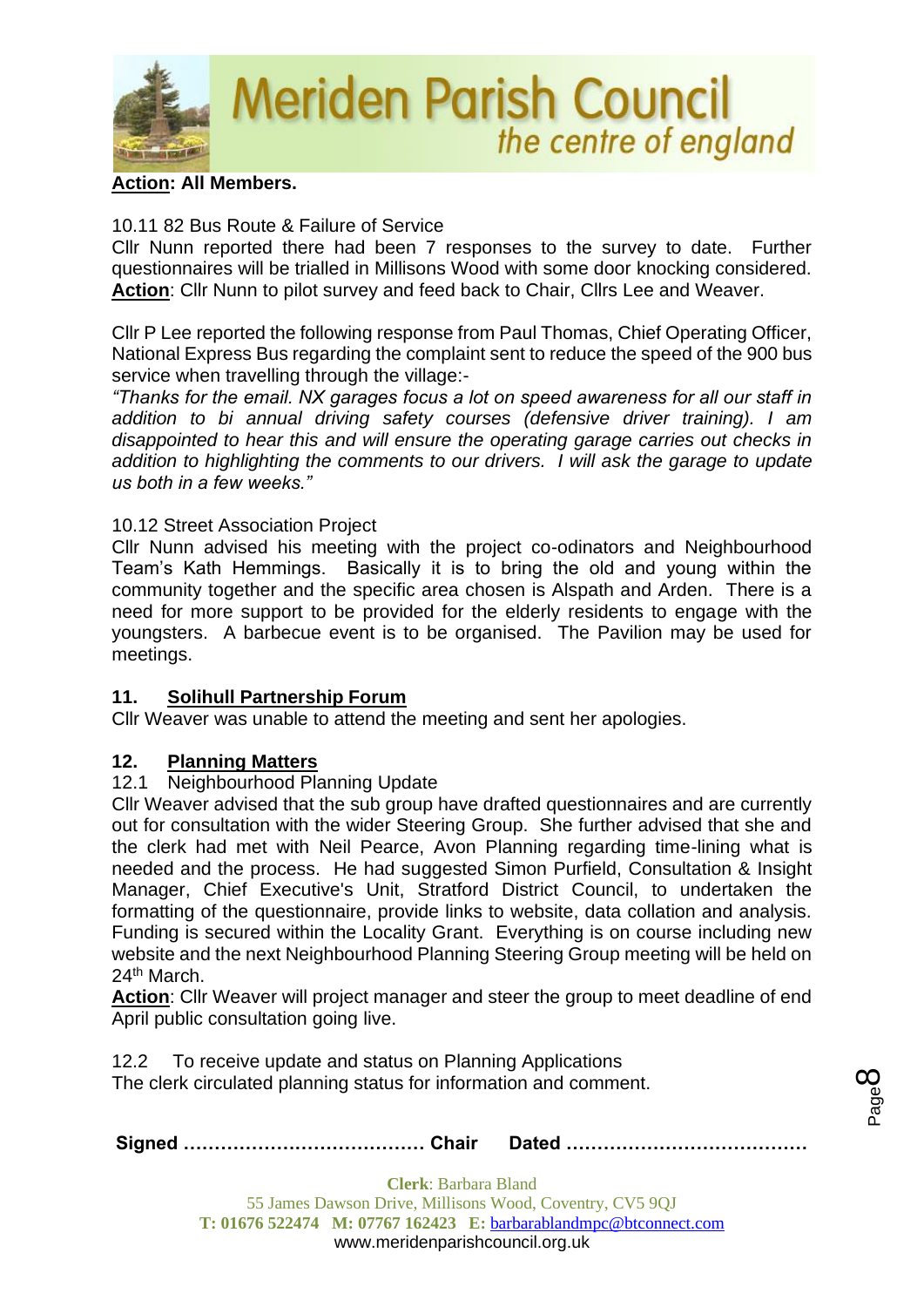

It was further noted that a new planning application notification had been received for two detached family dwellings on the old garage site at Birmingham Road. Members unanimously object to this latest application on the basis that the need for family dwellings had been identified in the Parish Plan or Visual Design Statement and did not meet the specific requirement for single storey dwellings for elderly residents. **Action**: Clerk to comment respond to Planning Notification opposing development.

12.3 Update of Old Garage & Caravan Storage Site, Birmingham Road Nothing to report other than the old garage has a planning application for two detached family dwellings.

12.4 Unlawful Caravan Storage Site Nothing to report.

12.5 Land for Burial – Cllr Lynch-Smith

Cllr Lynch-Smith reported that a meeting is being organised for Gordon Hull, Rev Lilley and herself to discuss how to move this forward.

12.6 Copse & Bridleway – change of use from unused land to common land

The Clerk advised of the decision for this site to be placed on the SMBC Community Asset Register under the Community Right to Bid. She is waiting to hear from Enforcement Officer regarding the barrier build by the adjoining property's garden extension.

**Action**: The clerk to continue liaison with footpath officer, ecologist and planning enforcement. Information boards to be designed with Rangers.

# 12.7 Community Right to Bid & Asset Register

Cllr Weaver reported that with the appointment of Hannah Robson, the information will be shared with her identifying 12 priority areas for her to research and commence the process.

**Action**: The Clerk will liaise with Hannah and forward all relevant documents.

12.8 Enforcement Notice Register

Cllrs P Lee and Kipling reported that the register received from SMBC is tedious and laborious to work from and identify Meriden specific notices. They conclude their disappointment and unhappiness with what SMBC have done relating to enforcement and follow up actions. Cllr P Lee suggested A3 printed copies would be helpful. Cllr Lynch-Smith suggested she may have access to the copies when printed as she is happy to make a start in searching Meriden specific notices issued.

**Action**: Cllrs P Lee to organise A3 printing of the Enforcement Register and notify Members when it has been done and where it may be found.

# **13. Parish Council Development Day**

The Clerk advised Mr Carpenter is unable to attend the next Development Day.